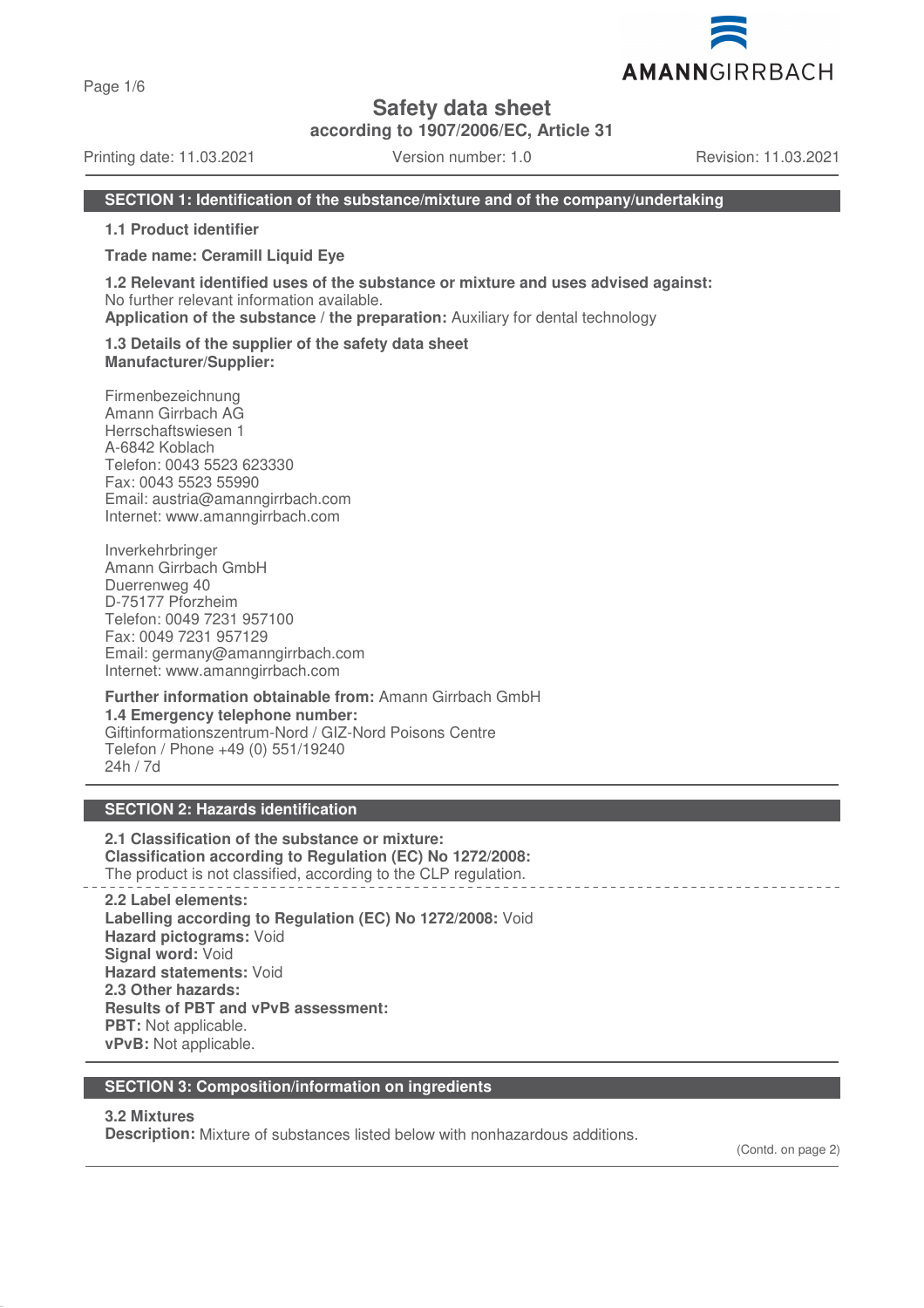AMANNGIRRBACH

# **Safety data sheet**

**according to 1907/2006/EC, Article 31**

Printing date: 11.03.2021 Version number: 1.0 Revision: 11.03.2021

**Trade name: Ceramill Liquid Eye**

### **Dangerous components:**

CAS: 57-50-1 sucrose, pure

EINECS: 200-334-9 substance with a Community workplace exposure limit **Additional information:** For the wording of the listed hazard phrases refer to section 16.

# **SECTION 4: First aid measures**

# **4.1 Description of first aid measures:**

**General information:**

Take affected persons out into the fresh air.

Do not leave affected persons unattended.

**After inhalation:** Supply fresh air; consult doctor in case of complaints.

**After skin contact:** Immediately wash with water and soap and rinse thoroughly.

**After eye contact:** Rinse opened eye for several minutes under running water. Then consult a doctor.

**After swallowing:** Call a doctor immediately.

**4.2 Most important symptoms and effects, both acute and delayed:**

No further relevant information available.

**4.3 Indication of any immediate medical attention and special treatment needed:**

No further relevant information available.

### **SECTION 5: Firefighting measures**

**5.1 Extinguishing media:**

**Suitable extinguishing agents:**

CO2, powder or water spray. Fight larger fires with water spray or alcohol resistant foam.

**5.2 Special hazards arising from the substance or mixture:**

Formation of toxic gases is possible during heating or in case of fire.

## **5.3 Advice for firefighters:**

### **Protective equipment:**

Mouth respiratory protective device.

Do not inhale explosion gases or combustion gases.

**Additional information:**

Collect contaminated fire fighting water separately. It must not enter the sewage system.

# **SECTION 6: Accidental release measures**

**6.1 Personal precautions, protective equipment and emergency procedures:**

Ensure adequate ventilation.

Use respiratory protective device against the effects of fumes/dust/aerosol.

**6.2 Environmental precautions:** Do not allow to enter sewers/ surface or ground water.

**6.3 Methods and material for containment and cleaning up:**

Absorb with liquid-binding material (sand, diatomite, acid binders, universal binders, sawdust). Ensure adequate ventilation.

**6.4 Reference to other sections:**

See Section 7 for information on safe handling.

See Section 8 for information on personal protection equipment.

See Section 13 for disposal information.

# **SECTION 7: Handling and storage**

**7.1 Precautions for safe handling:** Ensure good ventilation/exhaustion at the workplace. **Information about fire - and explosion protection:**

Keep ignition sources away - Do not smoke.

(Contd. of page 1)

>25-≤50%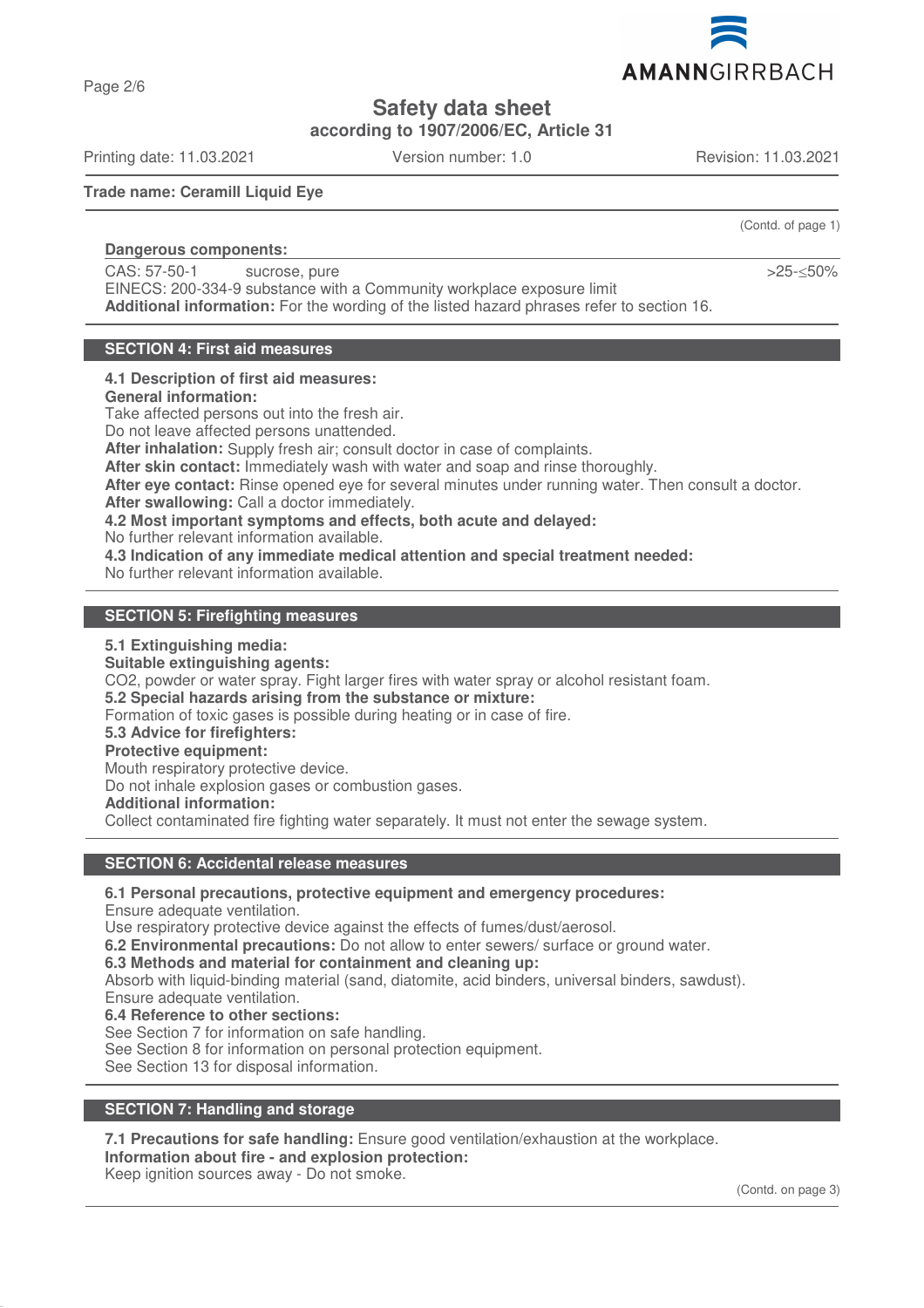Page 3/6

**Safety data sheet**

**according to 1907/2006/EC, Article 31**

Printing date: 11.03.2021 Version number: 1.0 Revision: 11.03.2021

(Contd. of page 2)

**Trade name: Ceramill Liquid Eye**

Protect from heat.

**7.2 Conditions for safe storage, including any incompatibilities: Storage: Requirements to be met by storerooms and receptacles:** Store only in the original receptacle. **Information about storage in one common storage facility:** Store away from foodstuffs. Store away from oxidising agents. Further information about storage conditions: Keep container tightly sealed. **7.3 Specific end use(s):** No further relevant information available.

# **SECTION 8: Exposure controls/personal protection**

# **8.1 Control parameters:**

Ingredients with limit values that require monitoring at the workplace:

#### **57-50-1 sucrose, pure**

OEL Short-term value: 20 mg/m<sup>3</sup> Long-term value: 10 mg/m<sup>3</sup>

#### **8.2 Exposure controls:**

**Appropriate engineering controls** No further data; see item 7.

#### **Individual protection measures, such as personal protective equipment General protective and hygienic measures:**

The usual precautionary measures are to be adhered to when handling chemicals.

Keep away from foodstuffs, beverages and feed.

Wash hands before breaks and at the end of work.

Do not inhale gases / fumes / aerosols.

Avoid contact with the eyes and skin.

**Respiratory protection:** Use suitable respiratory protective device in case of insufficient ventilation.

#### **Hand protection** Protective gloves

**Material of gloves:**

### Nitrile rubber, NBR

Recommended thickness of the material: > 0.3 mm

The selection of the suitable gloves does not only depend on the material, but also on further marks of quality and varies from manufacturer to manufacturer.

#### **Penetration time of glove material:**

The exact break through time has to be found out by the manufacturer of the protective gloves and has to be observed.

**Eye/face protection** Safety glasses

### **SECTION 9: Physical and chemical properties**

**9.1 Information on basic physical and chemical properties:**

| <b>General Information:</b>                        |                                  |
|----------------------------------------------------|----------------------------------|
| Colour:                                            | Different according to colouring |
| Odour:                                             | Characteristic                   |
| <b>Odour threshold:</b>                            | Not determined.                  |
| <b>Melting point/freezing point:</b>               | Undetermined.                    |
| Boiling point or initial boiling point and boiling |                                  |
| range                                              | Undetermined.                    |
| <b>Flammability</b>                                | Not applicable.                  |
| Lower and upper explosion limit                    |                                  |
| Lower:                                             | Not determined.                  |
| Upper:                                             | Not determined.                  |
| Flash point:                                       | Not applicable.                  |
|                                                    |                                  |

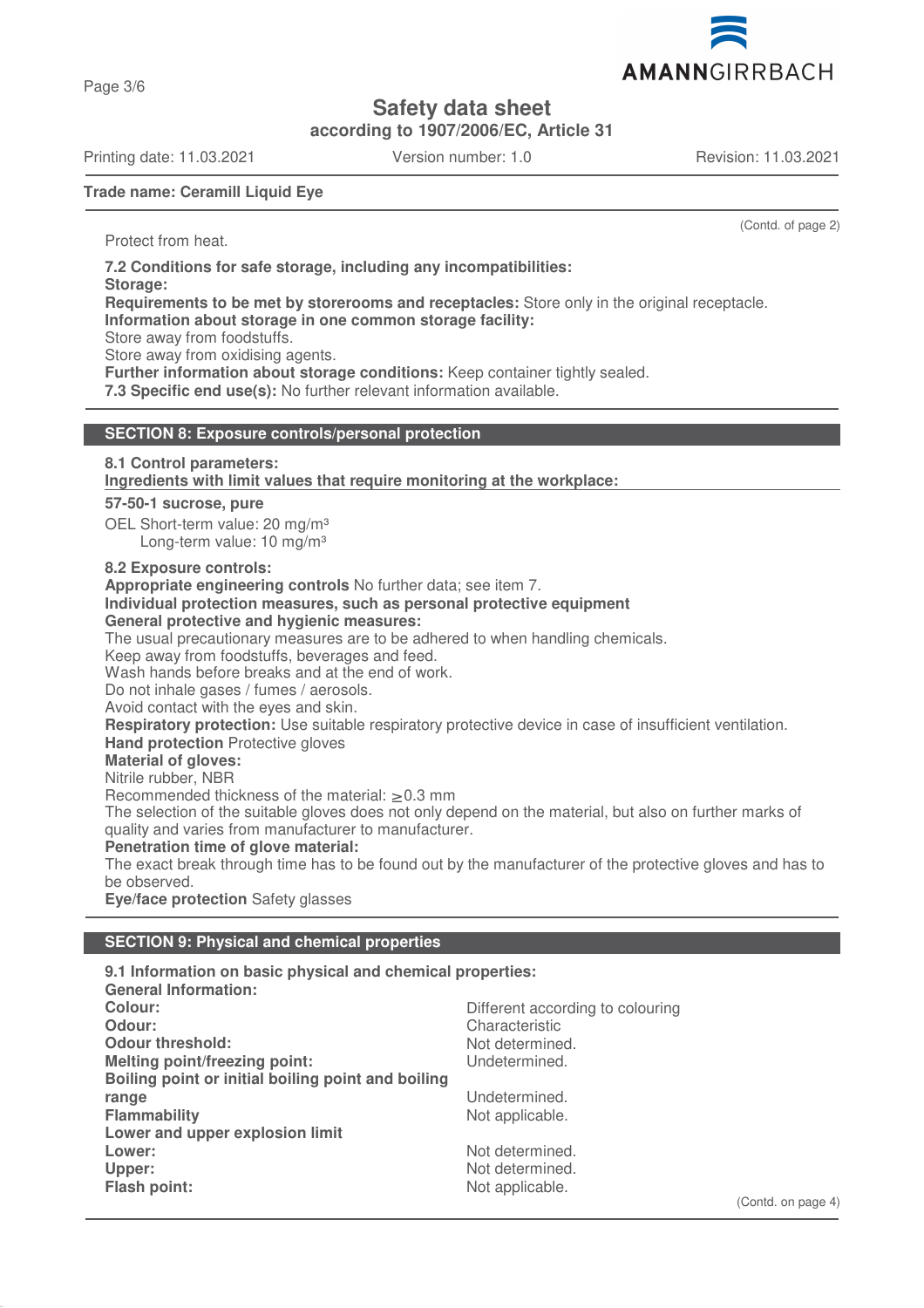Page 4/6

**Safety data sheet**

**according to 1907/2006/EC, Article 31**

Printing date: 11.03.2021 Version number: 1.0 Revision: 11.03.2021

AMANNGIRRBACH

**Trade name: Ceramill Liquid Eye**

|                                                         | (Contd. of page 3)                            |
|---------------------------------------------------------|-----------------------------------------------|
| <b>Auto-ignition temperature:</b>                       | Product is not selfigniting.                  |
| <b>Decomposition temperature:</b>                       | Not determined.                               |
| pH                                                      | Not determined.                               |
| <b>Viscosity:</b>                                       |                                               |
| <b>Kinematic viscosity</b>                              | Not determined.                               |
| <b>Dynamic:</b>                                         | Not determined.                               |
| <b>Solubility</b>                                       |                                               |
| water:                                                  | Soluble.                                      |
| Partition coefficient n-octanol/water (log value)       | Not determined.                               |
| <b>Vapour pressure:</b>                                 | Not determined.                               |
| Density and/or relative density                         |                                               |
| Density:                                                | Not determined.                               |
| <b>Relative density:</b>                                | Not determined.                               |
| Vapour density:                                         | Not determined.                               |
| 9.2 Other information:                                  |                                               |
| Appearance:                                             |                                               |
| Form:                                                   | Fluid                                         |
| Important information on protection of health           |                                               |
| and environment, and on safety.                         |                                               |
| <b>Explosive properties:</b>                            | Product does not present an explosion hazard. |
| <b>Change in condition:</b>                             |                                               |
| <b>Evaporation rate:</b>                                | Not determined.                               |
|                                                         |                                               |
| Information with regard to physical hazard              |                                               |
| classes                                                 |                                               |
| <b>Explosives</b>                                       | Void                                          |
| <b>Flammable gases</b>                                  | Void                                          |
| <b>Aerosols</b>                                         | Void<br>Void                                  |
| <b>Oxidising gases</b>                                  | Void                                          |
| <b>Gases under pressure</b><br><b>Flammable liquids</b> | Void                                          |
| <b>Flammable solids</b>                                 | Void                                          |
| Self-reactive substances and mixtures                   | Void                                          |
| <b>Pyrophoric liquids</b>                               | Void                                          |
| <b>Pyrophoric solids</b>                                | Void                                          |
| Self-heating substances and mixtures                    | Void                                          |
| Substances and mixtures, which emit flammable           |                                               |
| gases in contact with water                             | Void                                          |
| <b>Oxidising liquids</b>                                | Void                                          |
| <b>Oxidising solids</b>                                 | Void                                          |
| <b>Organic peroxides</b>                                | Void                                          |
| <b>Corrosive to metals</b>                              | Void                                          |
| <b>Desensitised explosives</b>                          | Void                                          |
|                                                         |                                               |

### **SECTION 10: Stability and reactivity**

**10.1 Reactivity:** No further relevant information available.

**10.2 Chemical stability:**

**Thermal decomposition / conditions to be avoided:**

No decomposition if used according to specifications.

**10.3 Possibility of hazardous reactions:** No dangerous reactions known.

**10.4 Conditions to avoid:** No further relevant information available.

**10.5 Incompatible materials:** No further relevant information available.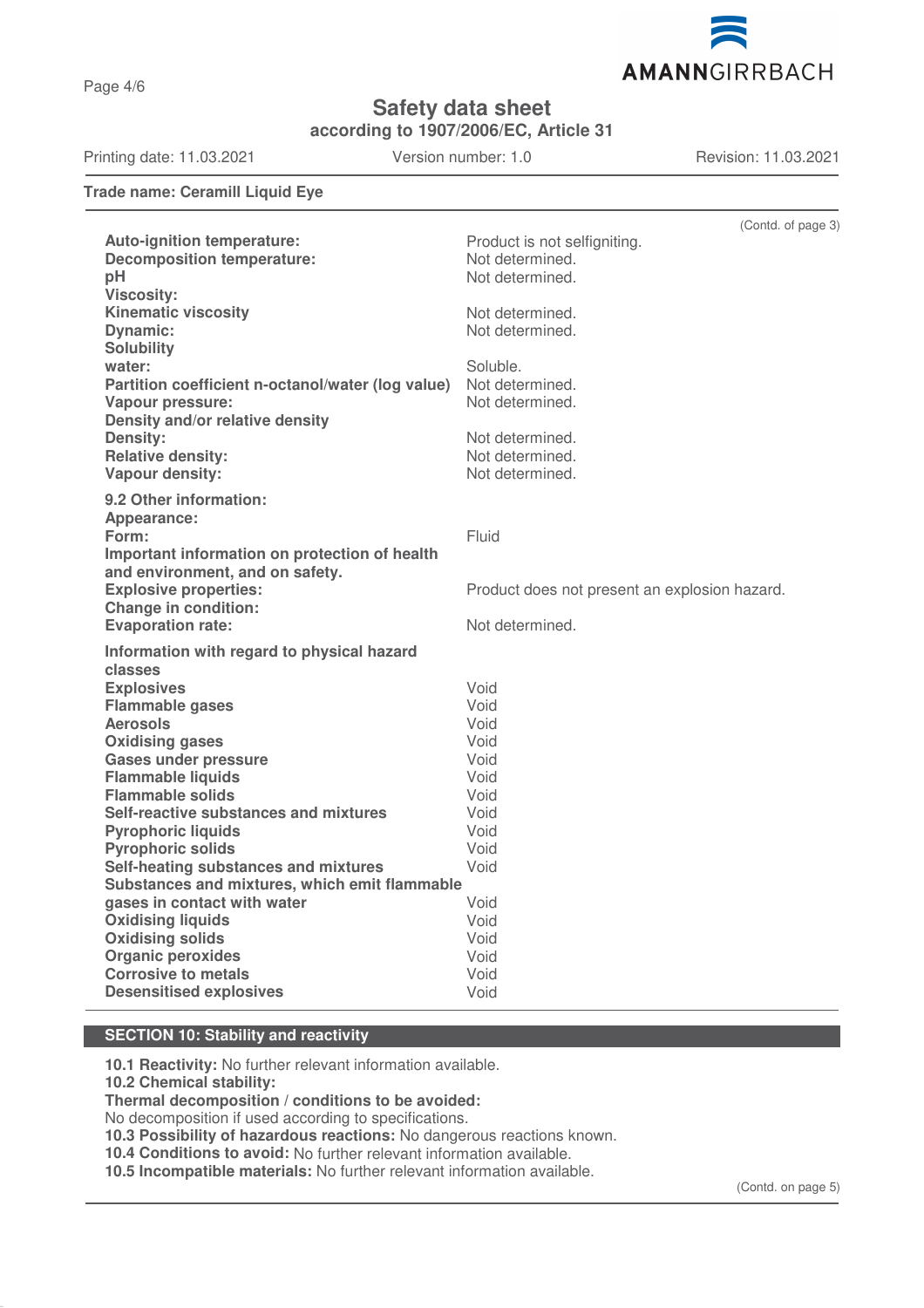

**Safety data sheet**

**according to 1907/2006/EC, Article 31**

Printing date: 11.03.2021 Version number: 1.0 Revision: 11.03.2021

(Contd. of page 4)

**Trade name: Ceramill Liquid Eye**

**10.6 Hazardous decomposition products:** Carbon monoxide and carbon dioxide

#### **SECTION 11: Toxicological information**

**11.1 Information on hazard classes as defined in Regulation (EC) No 1272/2008**

**Acute toxicity** Based on available data, the classification criteria are not met.

**Skin corrosion/irritation** Based on available data, the classification criteria are not met.

**Serious eye damage/irritation** Based on available data, the classification criteria are not met.

**Respiratory or skin sensitisation** Based on available data, the classification criteria are not met.

**Germ cell mutagenicity** Based on available data, the classification criteria are not met.

**Carcinogenicity** Based on available data, the classification criteria are not met.

**Reproductive toxicity** Based on available data, the classification criteria are not met.

**STOT-single exposure** Based on available data, the classification criteria are not met.

**STOT-repeated exposure** Based on available data, the classification criteria are not met.

**Aspiration hazard** Based on available data, the classification criteria are not met.

**11.2 Information on other hazards**

**Endocrine disrupting properties** 

None of the ingredients is listed.

# **SECTION 12: Ecological information**

**12.1 Toxicity:**

**Aquatic toxicity:** No further relevant information available.

**12.2 Persistence and degradability:** No further relevant information available.

**12.3 Bioaccumulative potential:** No further relevant information available.

**12.4 Mobility in soil:** No further relevant information available.

**12.5 Results of PBT and vPvB assessment:**

**PBT:** Not applicable.

**vPvB:** Not applicable.

**12.6 Endocrine disrupting properties**

The product does not contain substances with endocrine disrupting properties.

**12.7 Other adverse effects:**

**Additional ecological information:**

**General notes:**

Water hazard class 1 (German Regulation) (Self-assessment): slightly hazardous for water Do not allow undiluted product or large quantities of it to reach ground water, water course or sewage system.

# **SECTION 13: Disposal considerations**

# **13.1 Waste treatment methods:**

# **European waste catalogue:**

Dispose of contents/container in accordance with local/regional/national/international regulations.

# **Uncleaned packaging:**

**Recommendation:** Disposal must be made according to official regulations.

| <b>SECTION 14: Transport information</b>                                                                     |              |                    |
|--------------------------------------------------------------------------------------------------------------|--------------|--------------------|
| 14.1 UN number or ID number<br>ADR, ADN, IMDG, IATA<br>14.2 UN proper shipping name:<br>ADR, ADN, IMDG, IATA | Void<br>Void |                    |
|                                                                                                              |              | (Contd. on page 6) |